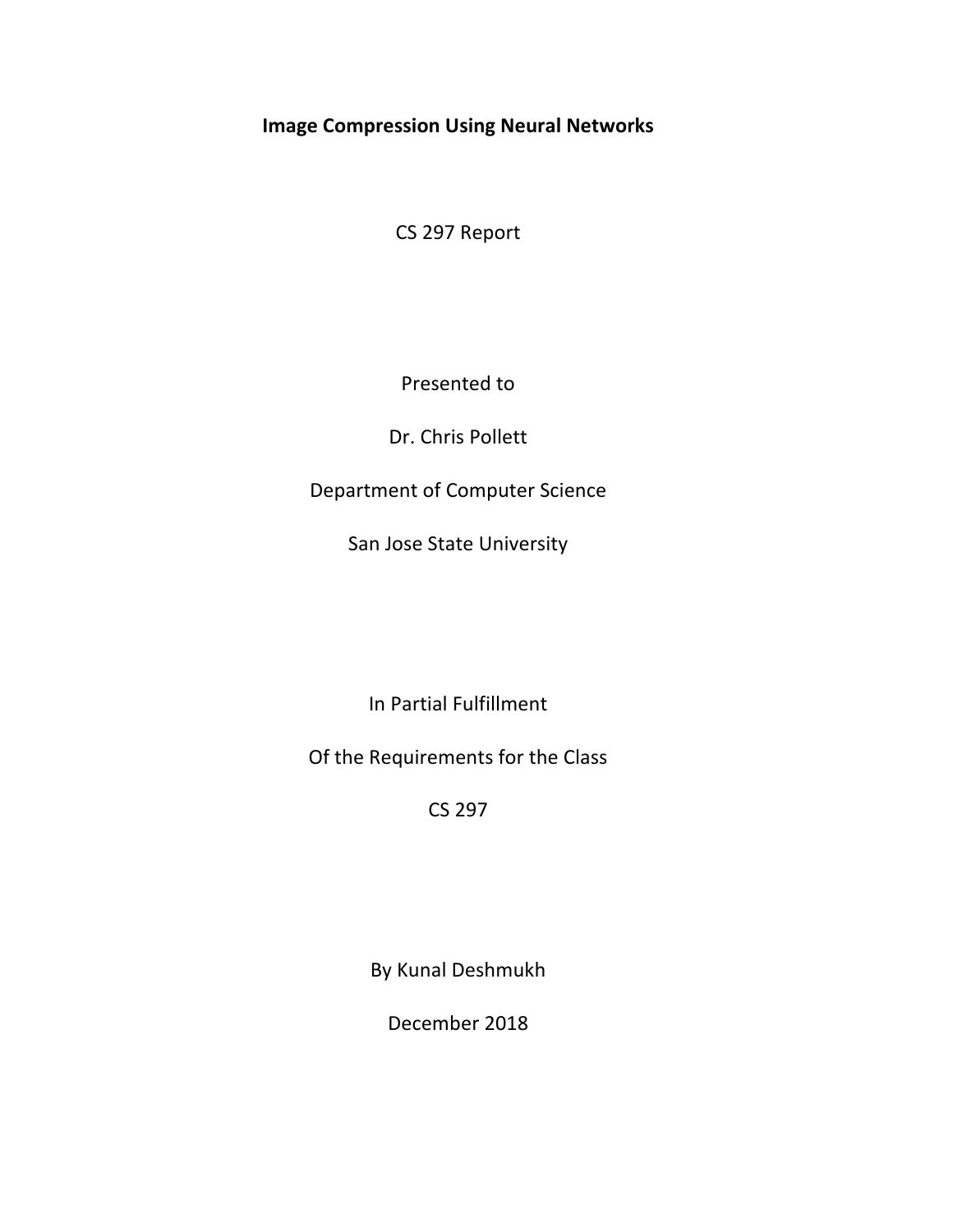#### **ABSTRACT**

Image compression is one of the most studied problem in computer science. Lossy image compression is being used to compress image size for transmission of images over the internet as well as their efficient storage. Convolutional Neural Networks have been used successfully in computer vision and image processing tasks but it is seldom used in tasks such as image compression. In this project, we will explore how image compression can be achieved using Deep Neural Networks which provides equivalent or better performance than traditional Image Encoding and data compression algorithms. We will show how Convolutional Neural Networks can be used along with Generative Adversarial Networks to improve image quality.

**Keywords – Image Compression, Lossy image compression, Convolutional Neural Networks, Neural Networks, Generative Adversarial Networks.**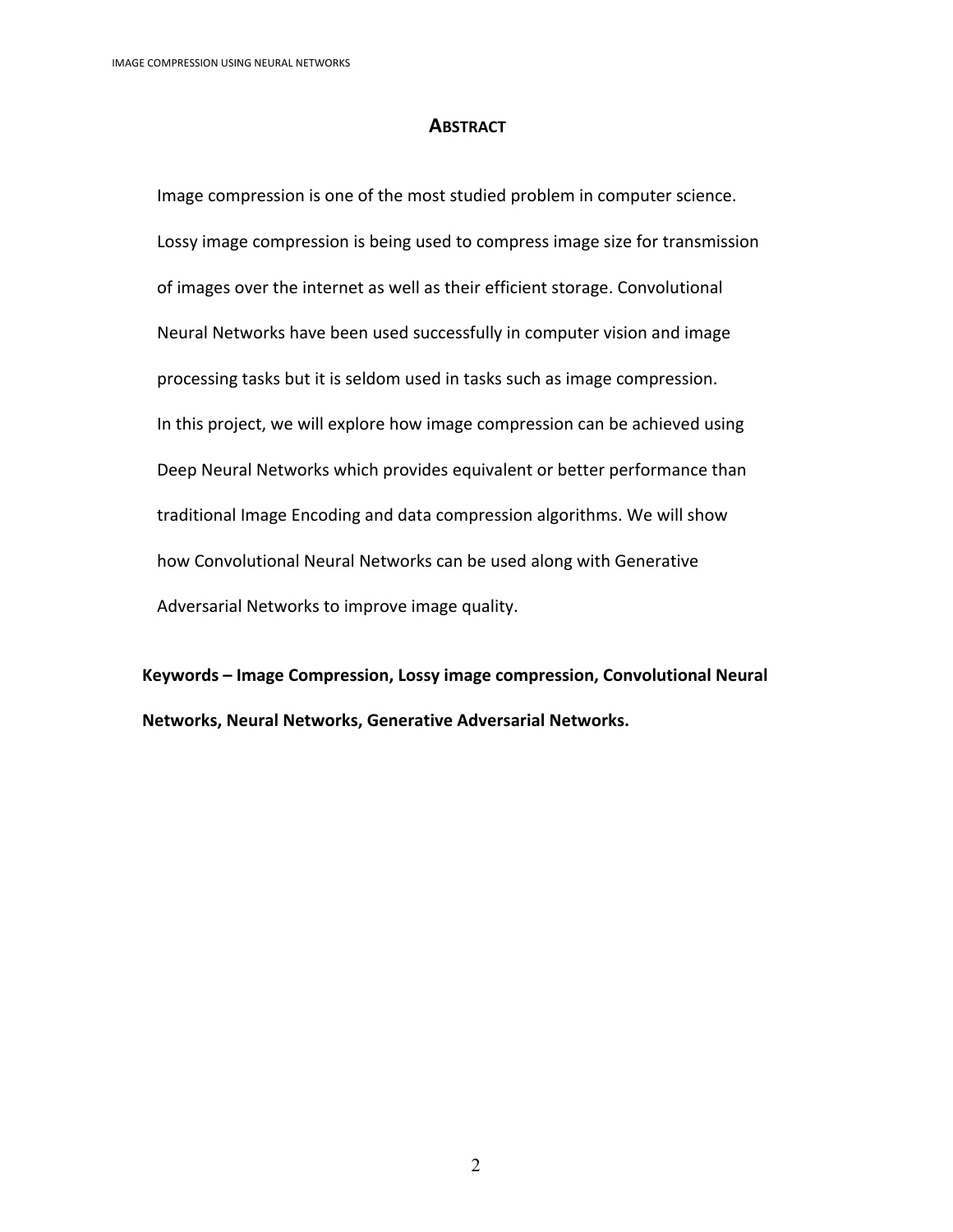## **TABLE OF CONTENTS**

|     | II. DELIVERABLE 1: IMPLEMENT END TO END IMAGE COMPRESSION ARCHITECTURE IN PYTORCH 7               |  |  |  |
|-----|---------------------------------------------------------------------------------------------------|--|--|--|
| HI. |                                                                                                   |  |  |  |
|     | IV. DELIVERABLE 3: MODIFY DELIVERABLE - 1 TO RUN ON IMAGENET DATASET. FIND SSIM, PSNR MATRICES.11 |  |  |  |
|     | V. DELIVERABLE 4: IMPLEMENT AND RUN FULL RESOLUTION IMAGE COMPRESSION USING RECURRENT             |  |  |  |
|     |                                                                                                   |  |  |  |
|     |                                                                                                   |  |  |  |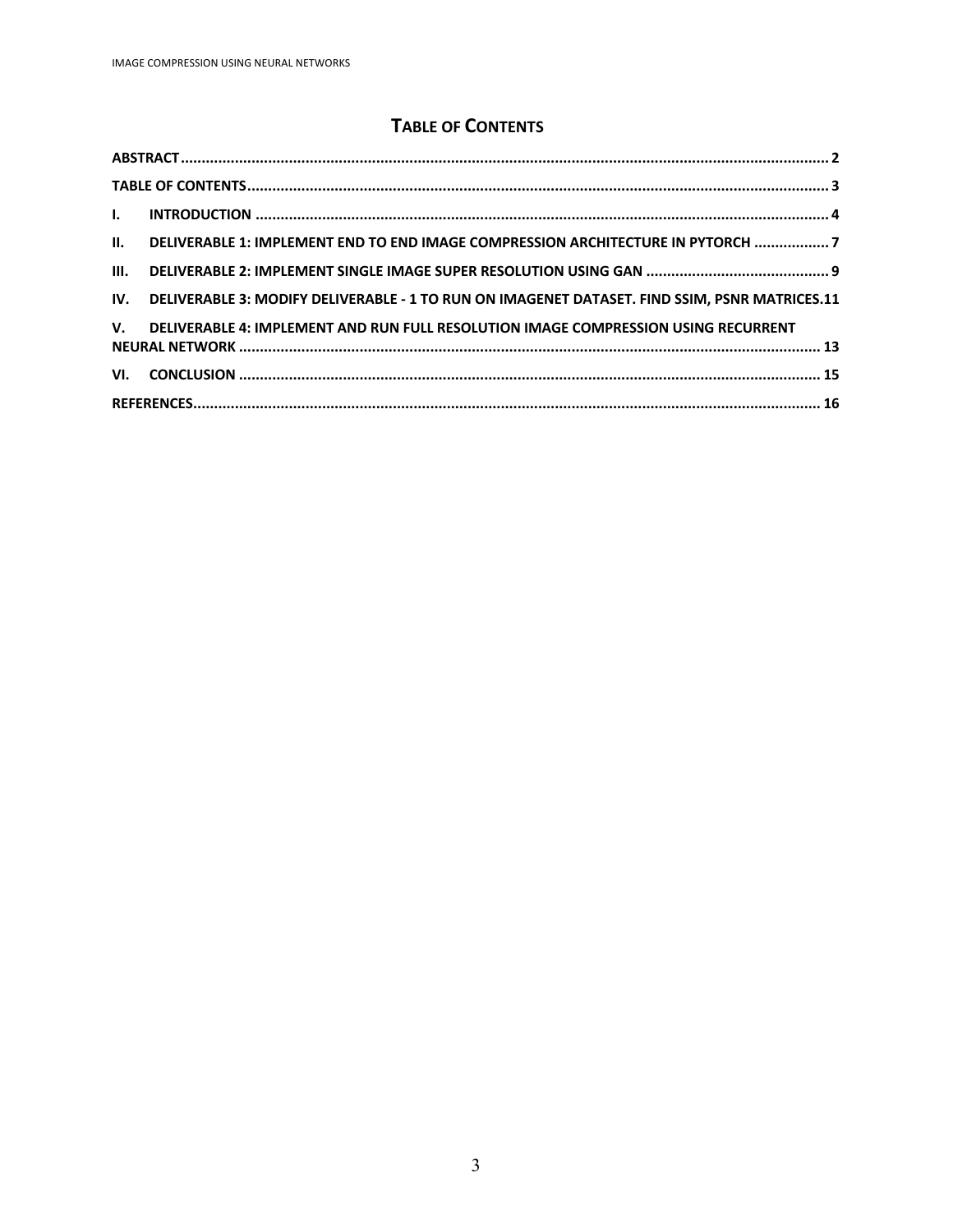### **I. INTRODUCTION**

More and more images are being captured in the world today, with the advent of Internet Of Things (IOT) and automation, even greater number of synthetic images are being generated by the machines. These tools not-only facilitate image capture, but also contribute to higher resolution images. These images occupy more space and require greater bandwidth for transfer as compared to a low-resolution image. Storage and transfer of such images is a challenge before industry. In this project, I aim to find improved way to compress an image using neural networks.

Even though image compression is an acute problem at present, it is in no-way a new problem. Study of image compression has led to many groundbreaking discoveries in data compression field so far such as Run-length Encoding and Discrete Cosine Transform (DCT). With the advent of neural networks, new neural net-based frameworks are being used for image compression [1].

In this semester, we read several papers to learn about previous attempts at neural networkbased image compression. In the paper on end-to-end image compression, Feng et al. [2] propose Fully Convolutional Neural Network (FCNN) based Autoencoder. To do image compression, two separate networks are trained together for image compression and image decompression. Residual Learning is used in decompression network for faster learning process. Feng et al. claims framework delivers twice the image compression over JPEG images. In another approach employed by a team from twitter [3], Generative Adversarial Networks (GANs) are used to enhance quality of image. Original image can be simply downgraded by using Image library of python. The hope is this loss in image quality can be regained using GANs. Owing to the size of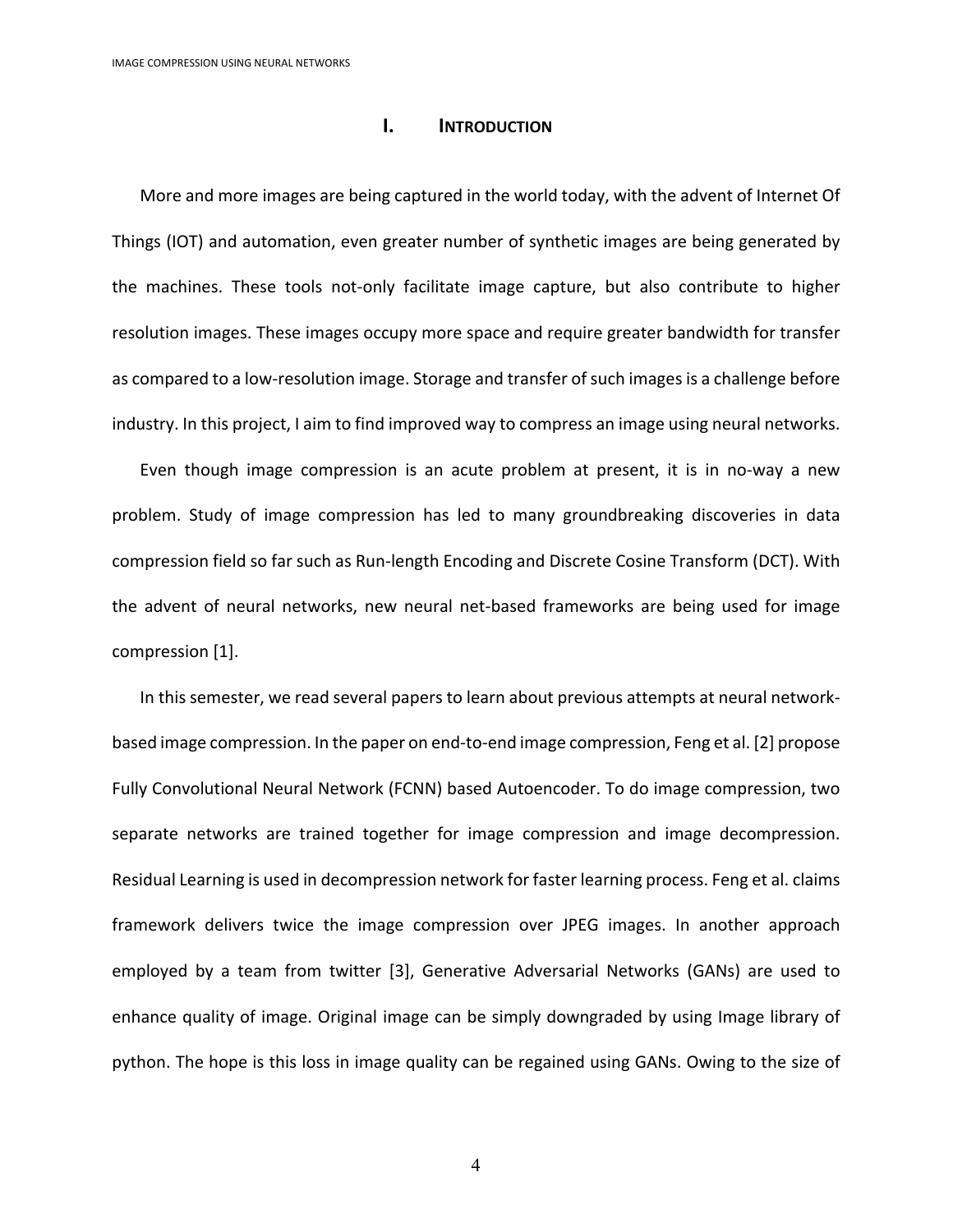network and number of trainable parameters, GANs are difficult to train. However, they are enormously useful in "retrieving" lost quality of the image.

Toderici et al. [4] attempt to use Recurrent Neural Networks (RNN) for image compression. This approach is suitable for portable devices where bandwidth may prove a bottleneck for graphic intensive websites. In this approach quality of images improve when more bits of information sent to it. This architecture is proven to provide better visual quality than JPEG, JPEG2000 and WebP formats while size of images is reduced by as much as 10%.

 Convolutional Neural Networks (CNN) are a major component of all the architectures described above. CNNs are efficient in various Computer Vision tasks such as Image Recognition, Segmentation as well as compression. Various studies have proposed the way to improve efficiency of neural networks. Dat Thanh Tran proposed [9] the use of multilinear filters for convolution. This architecture uses several times less memory than CNN while outperforming CNNs. Landola et al. introduced SqueezeNet [10] architecture which uses significantly fewer parameters while achieving Alexnet level accuracy.

In this project, we aim to use these advances made in deep neural network to find image compression framework which could give best possible performance in image compression while having minimal overload. The organization of this report is divided into four deliverables that were accomplished in CS297. Each deliverable is designed to explore these avenues in detail. Deliverable 1 explores how fully convolutional variational autoencoders can be used for image compression and retrieval. In this deliverable, fully convolutional autoencoder is used. Deliverable 2 attempts to use GAN to obtain higher resolution image from lower resolution counterpart. This deliverable follows a paper on single image super-resolution using GAN.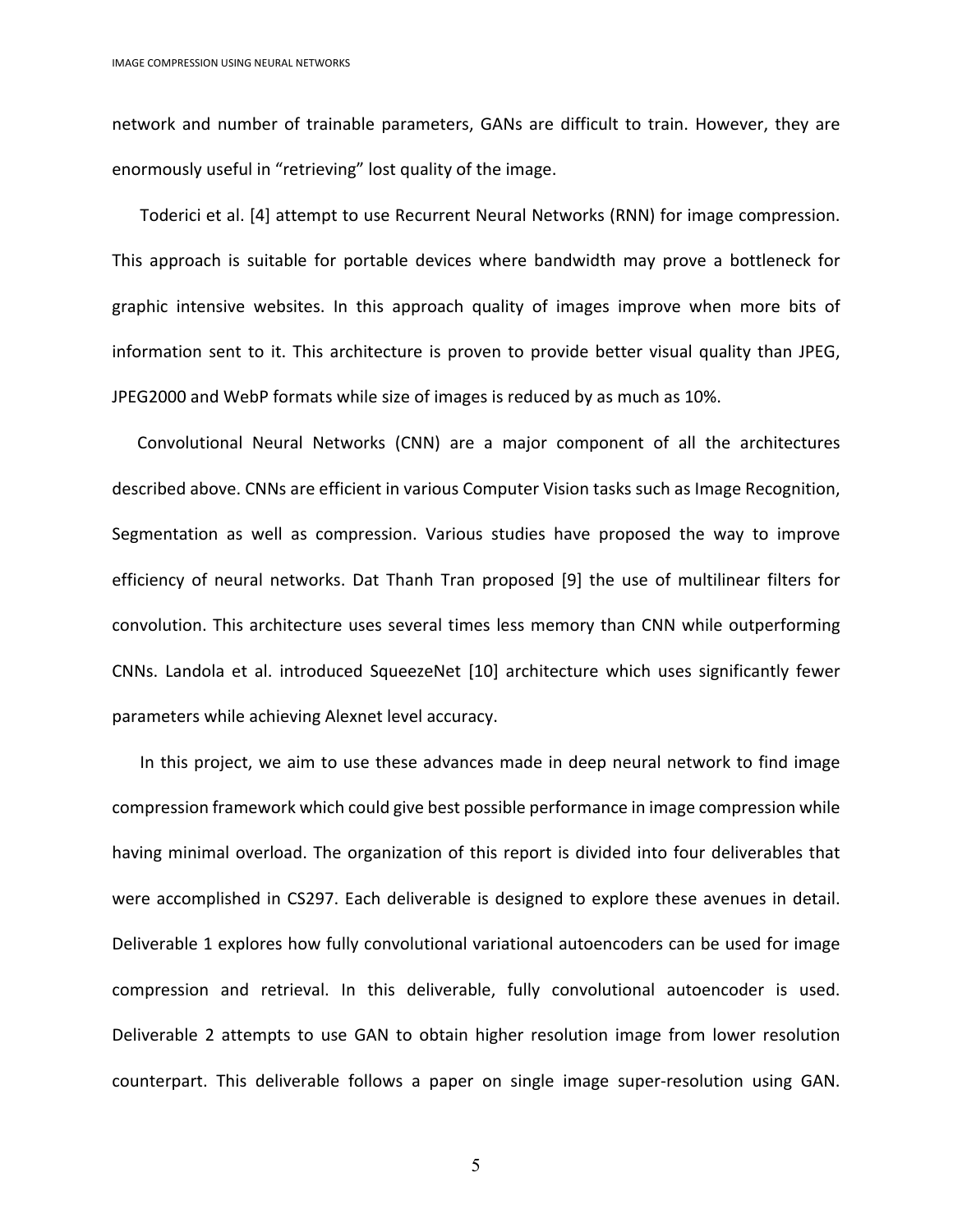Deliverable 3 examines results of architecture developed in Deliverable 1 on Imagenet pets' dataset with images resized to 256 x 256 size. This deliverable also involves a development python code to calculate SSIM, PSNR and MSE error between two images. In Deliverable 4, a paper on full resolution image compression using recurrent neural networks is implemented.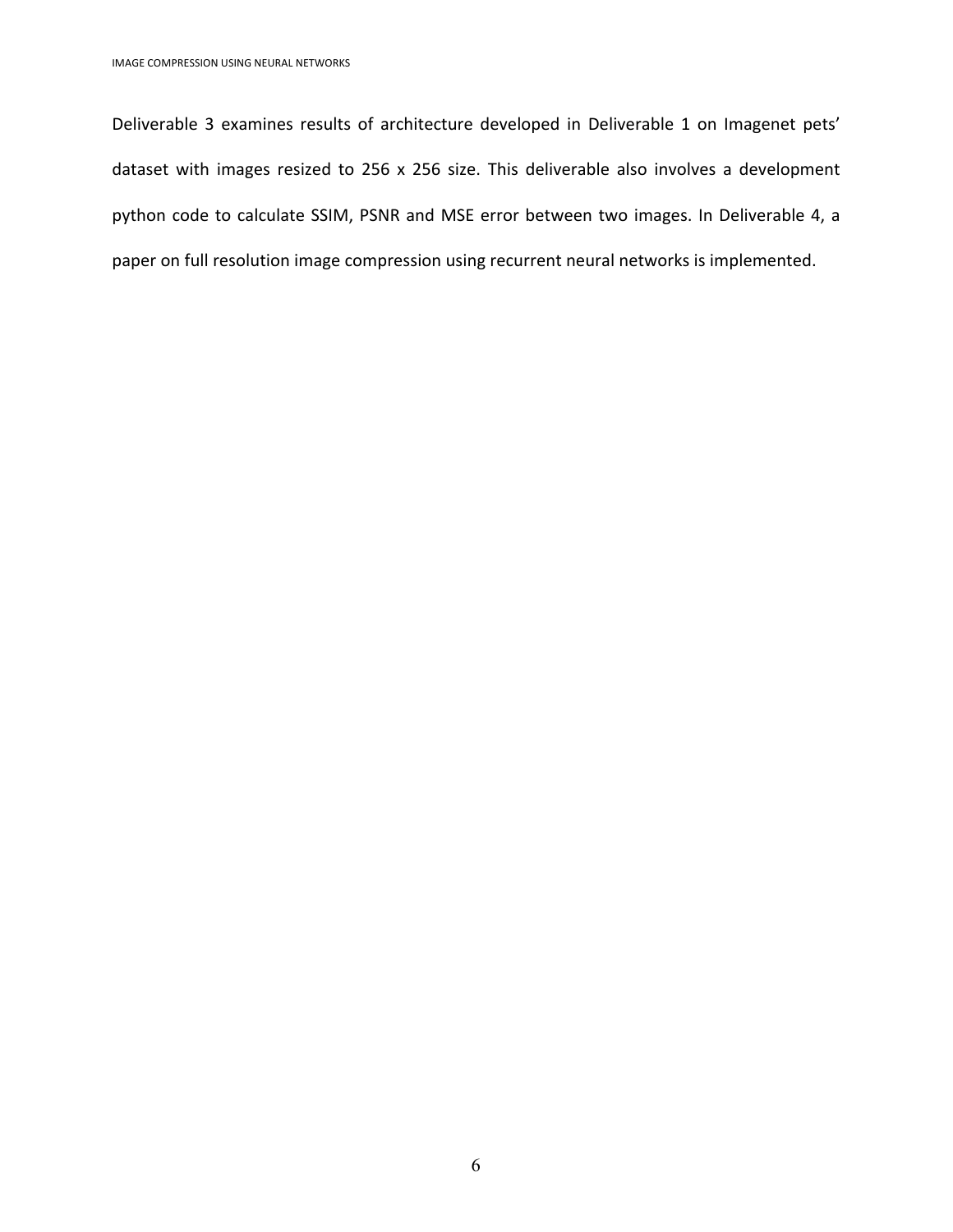### **II. DELIVERABLE 1: IMPLEMENT END TO END IMAGE COMPRESSION ARCHITECTURE IN PYTORCH**

The Objective of this deliverable was to implement an end-to-end image compression framework as prescribed by Tao et al. [3]. This framework consists of a compression layer called comCNN and reconstruction layer called recCNN. Both networks are fully convolutional neural networks.

This architecture is implemented in PyTorch framework. Google Colaboratory was used for its execution. The implementation was tested on 2 datasets - CIFAR and STL10. Both datasets were available in torchvision module.

Since the code is written in a jupyter notebook, it can be executed by selecting 'run all'.

This code uses GPU if available. The flag 'cuda' is set by using a function is available: torch.cuda.is available(). We used the Adam Optimizer. Since there is no high level function for interpolation in pytorch, a wrapper class is used which encapsulates interpolate function in nn.functional module. For ease of implementation, bilinear interpolation was used instead of bicubic interpolation.

The GPU memory is limited on google colab. Hence is it advised to not use batch size more than 16. Approximately 9GB GPU memory was used for the STL10 dataset.

The results obtained were as follows: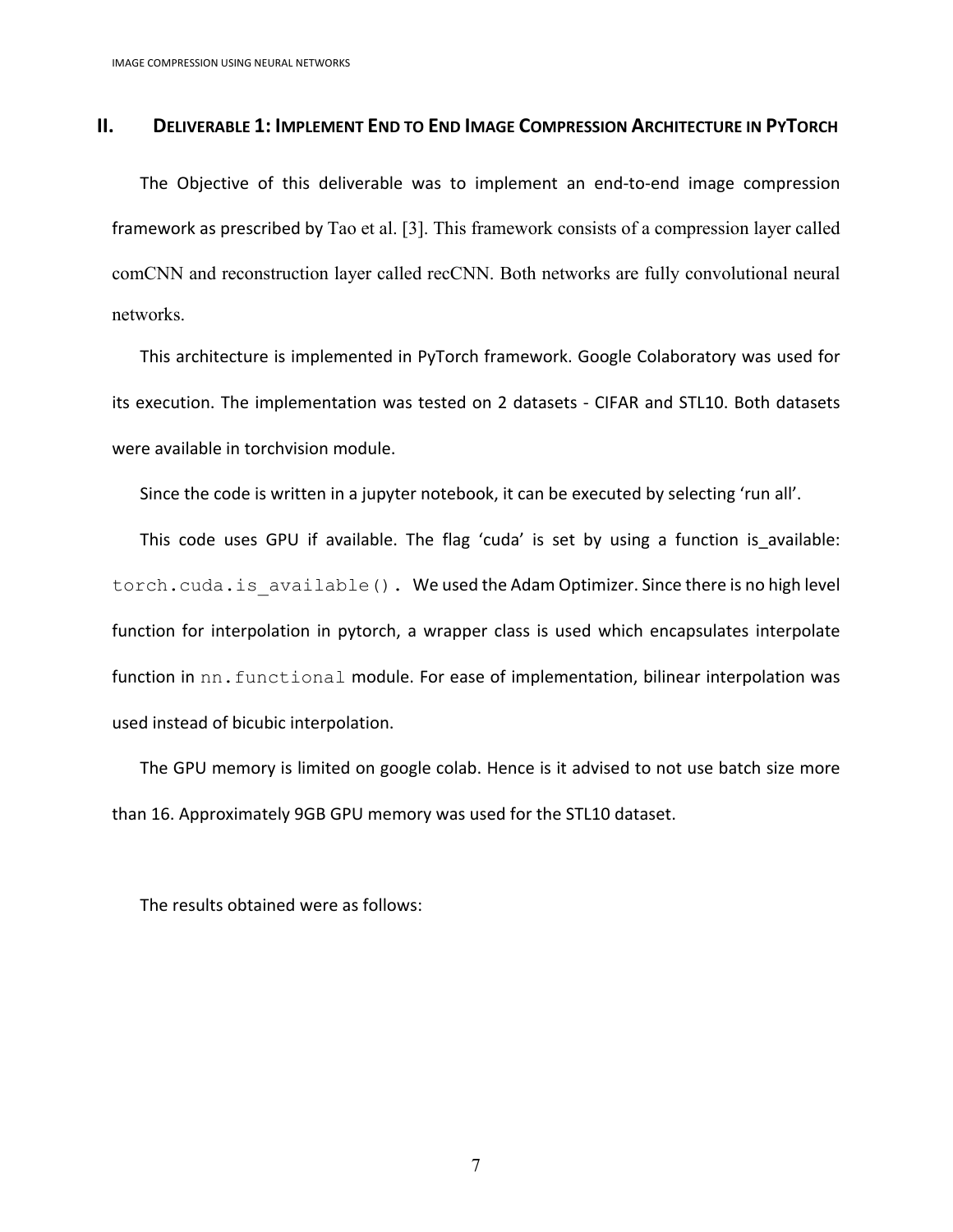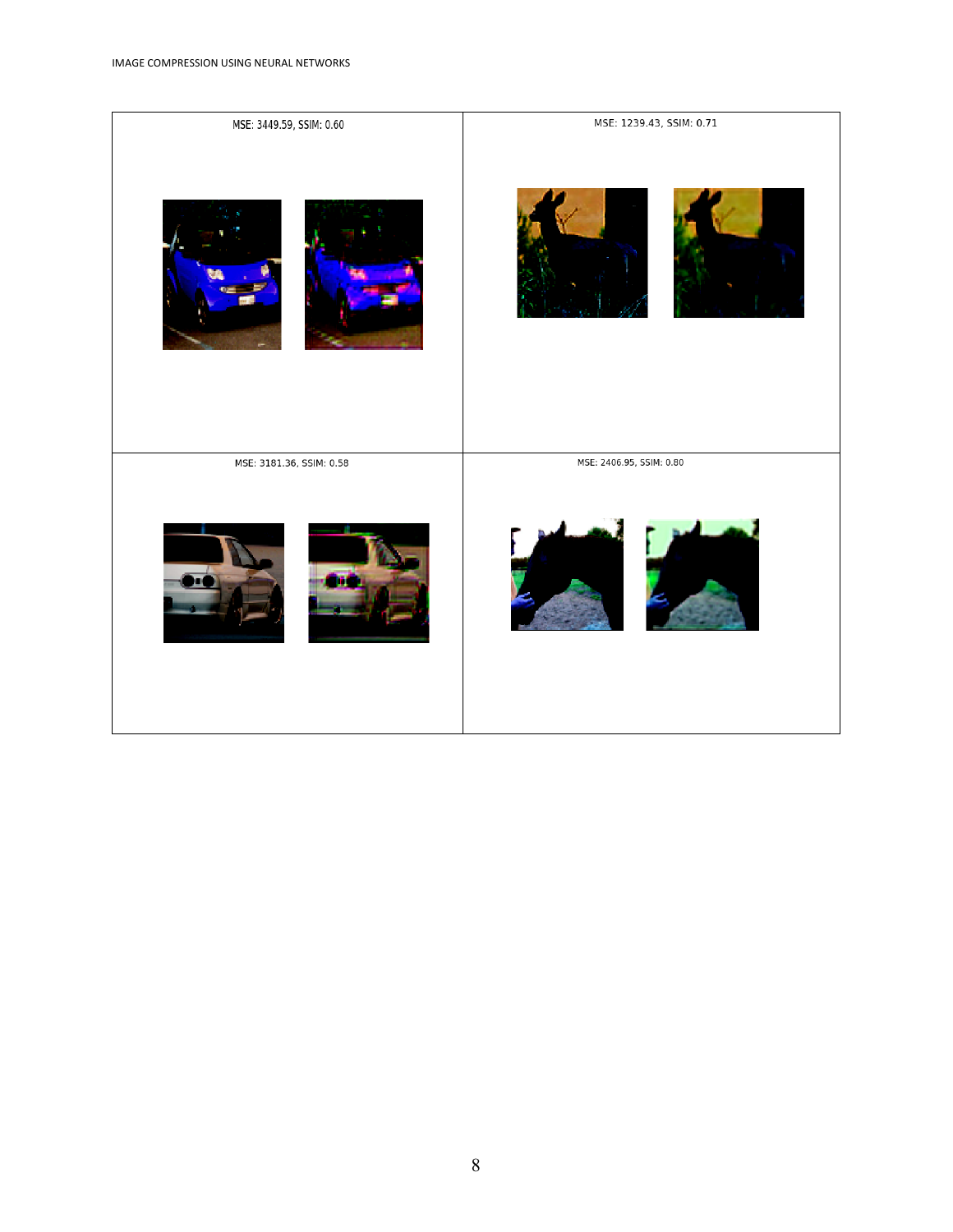#### **III. DELIVERABLE 2: IMPLEMENT SINGLE IMAGE SUPER RESOLUTION USING GAN**

In this deliverable a single image super resolution algorithm proposed by C. Ledig [4] was implemented. We used the ready-made VGG network provided by pytorchvision module for discriminator network. As with any Generative Adversarial Network, the generator network of this framework is crucial for the task of super resolution.

Our architecture was implemented using pytorch framework and executed using google colab notebook as well as Google Cloud Platform. Images from the STL10 dataset were used for training as well as validation. A subset of images which were not used in training were used for inference purpose.

As the name suggests, class 'generator' and 'discriminator' are responsible for generator and discriminator respectively. 'Residual block' and 'unsampled block' classes are coded as per their definition in the research paper. Batch size was clapped to 16 due to limited resources.

| High resolution fake images | High resolution real images | Low resolution images |
|-----------------------------|-----------------------------|-----------------------|
|                             |                             |                       |
|                             |                             |                       |

The inference results obtained are as follows: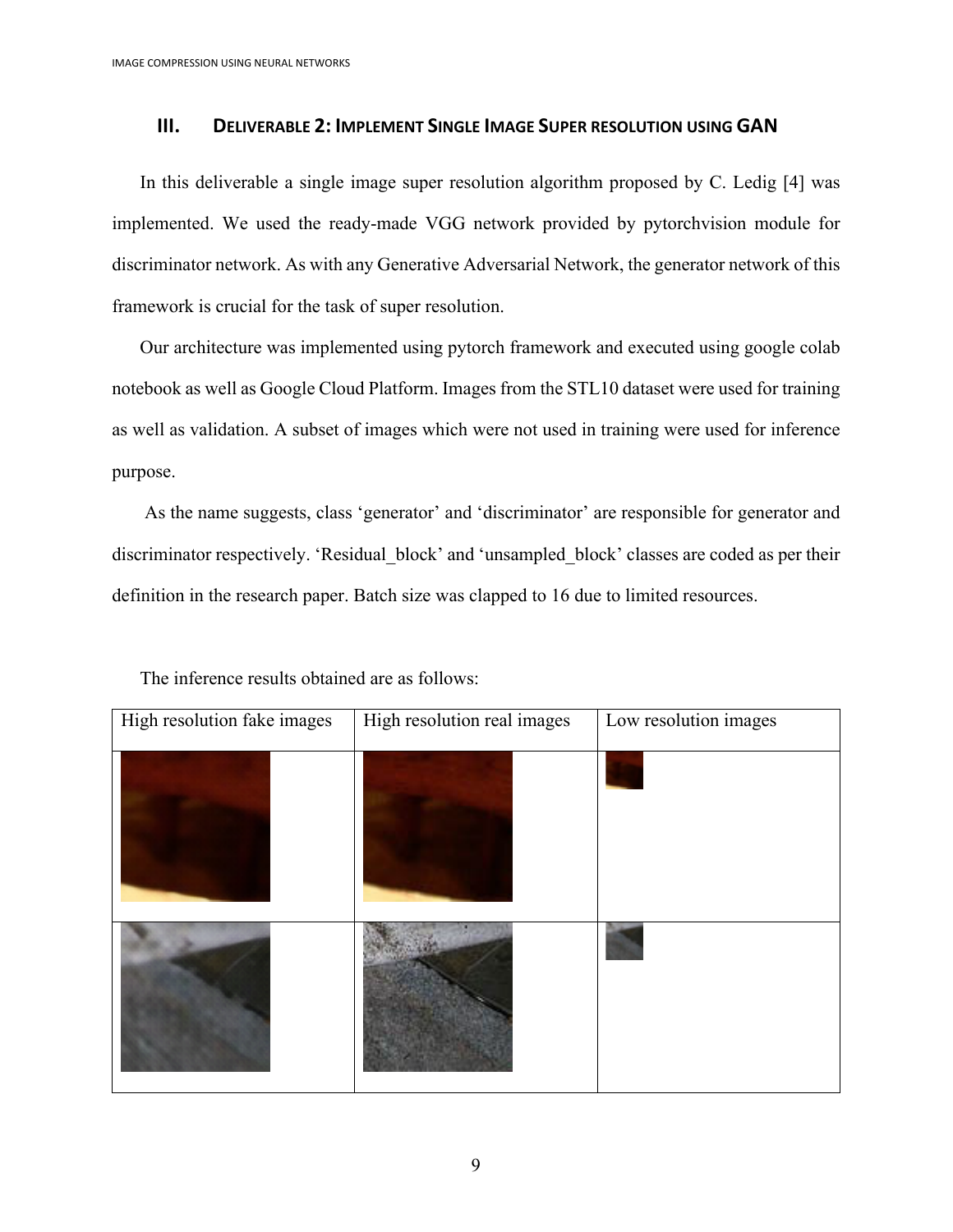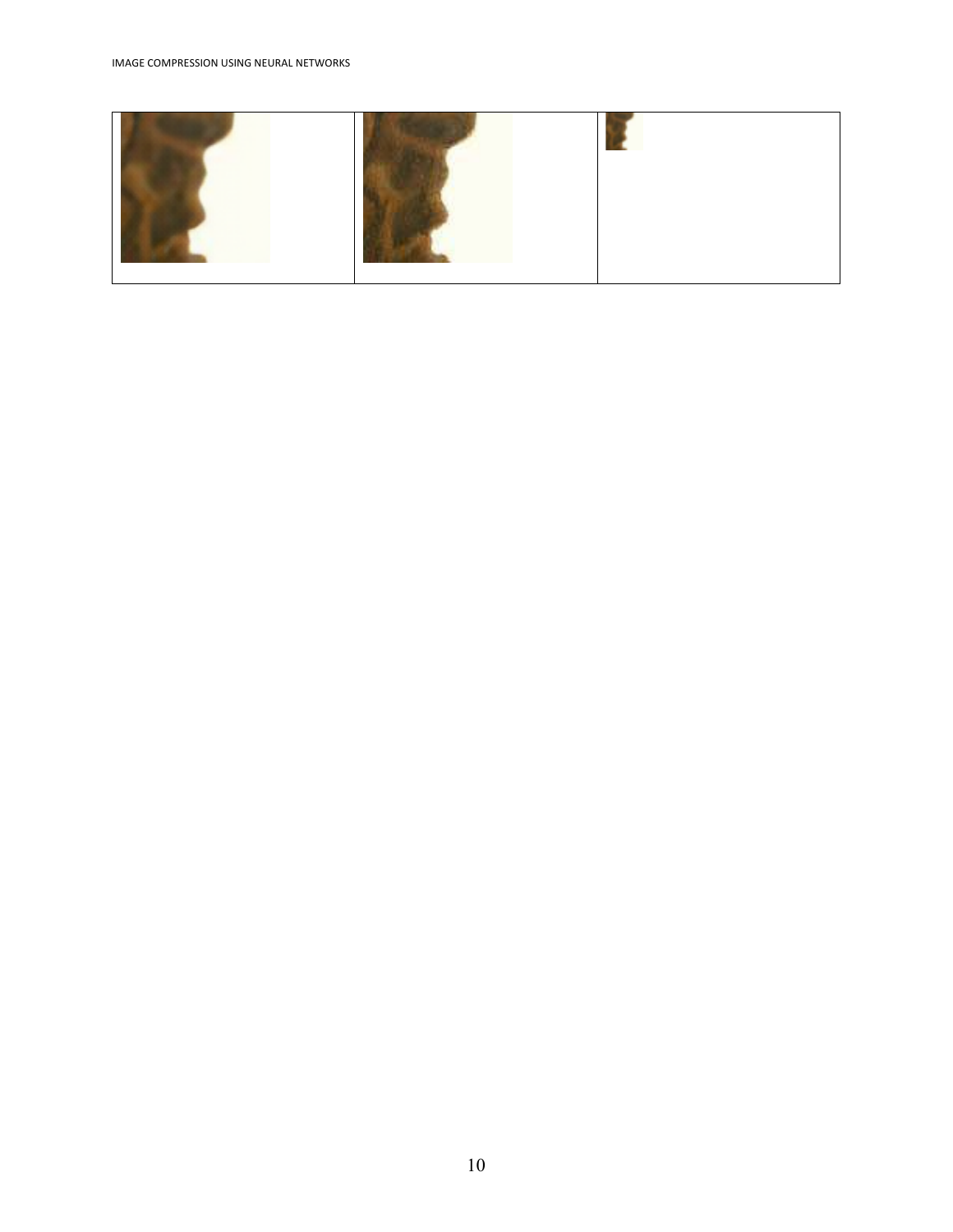## **IV. DELIVERABLE 3: MODIFY DELIVERABLE - 1 TO RUN ON IMAGENET DATASET. FIND SSIM, PSNR MATRICES.**

The objective of this deliverable was to train and test Deliverable 1 on higher resolution images and evaluate the results using matrices such as SSIM and PSNR. As a part of this deliverable, some experiments were performed on deliverable 1 and some changes were made in the framework. These experiments are as follows:

1. *Experiment setup:* Deliverable -1 was trained on few random images from ImageNet dataset. Since this is a huge dataset, only one subset of this dataset – pets' images were considered for training as well as inference.

*Observation*: Since images were 200x200 in size as oppose to 32x32 images trained earlier, the program took significantly more time to execute each epoch.

Time required for the execution of 1 epoch with 50,000 32x32 images: 53 min Time required for the execution of 1 epoch with ~9000 200x200 images: 2 hrs 12 min *Inference*: Significant improvement in the performance of test and train images could be achieved if original images are divided in small parts and trained separately. Since images were stored on Google drive, read speed might have caused the bottleneck.

2. *Experiment setup:* Average SSIM and PSNR error was calculated for inference images obtained from Deliverable -1 and Deliverable -4. When few changes were made in the architecture of Deliverable – 1. These changes include: Reduction in number of layers in RecCNN from 20 to 13., convolutional kernel size was changed from 3x3 to 2x2. Design strategies used in SqueezeNet were adapted for this experiment.

*Observation:* The values are similar.

*Inference:* No significant change was observed with these changes.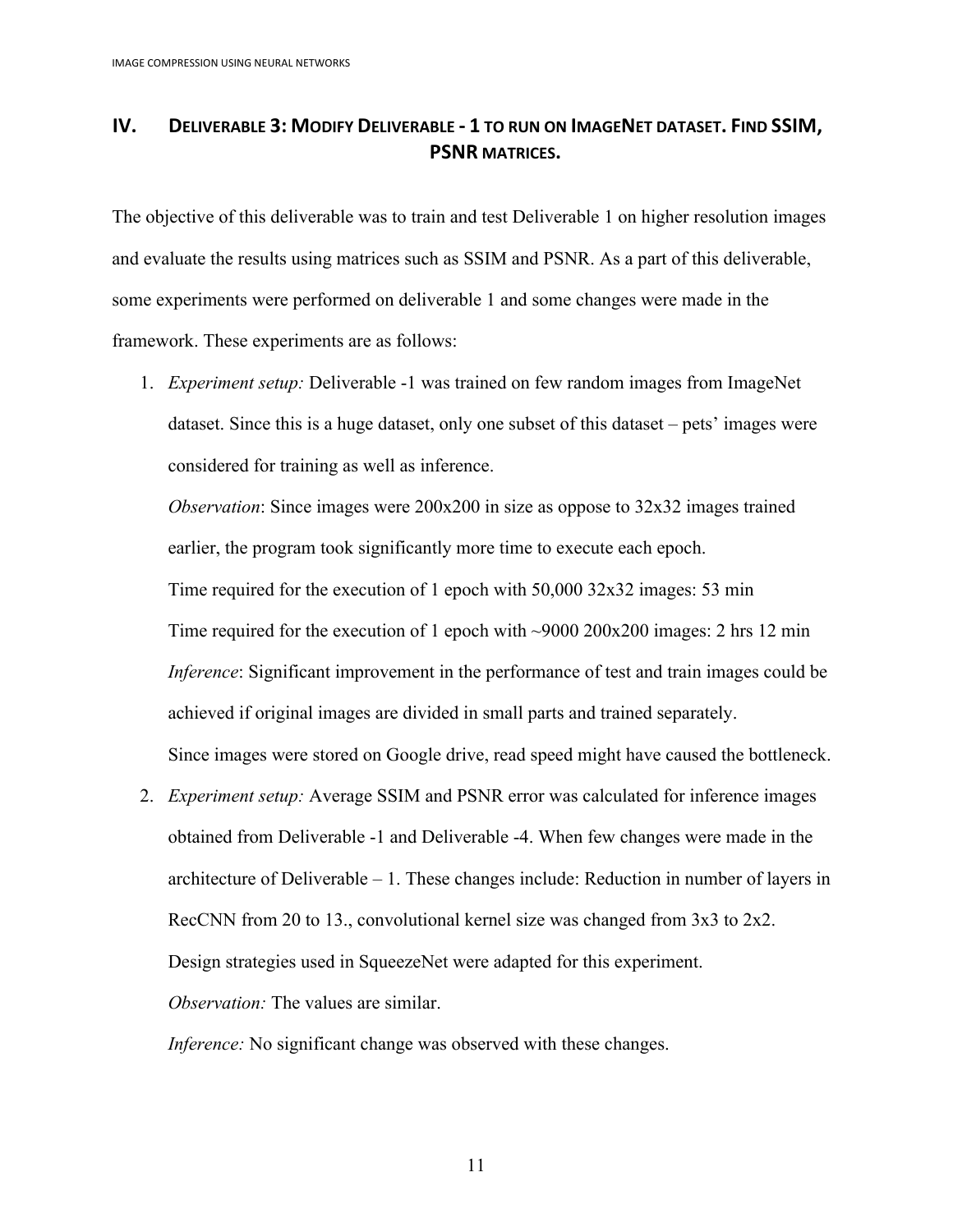As a part of this deliverable, a script to calculate image quality metrics (PSNR, SSIM etc.) was written as well. This script requires relative address of two images that needs to be compared and returns the quality scores as well as bit rates of each image as an output.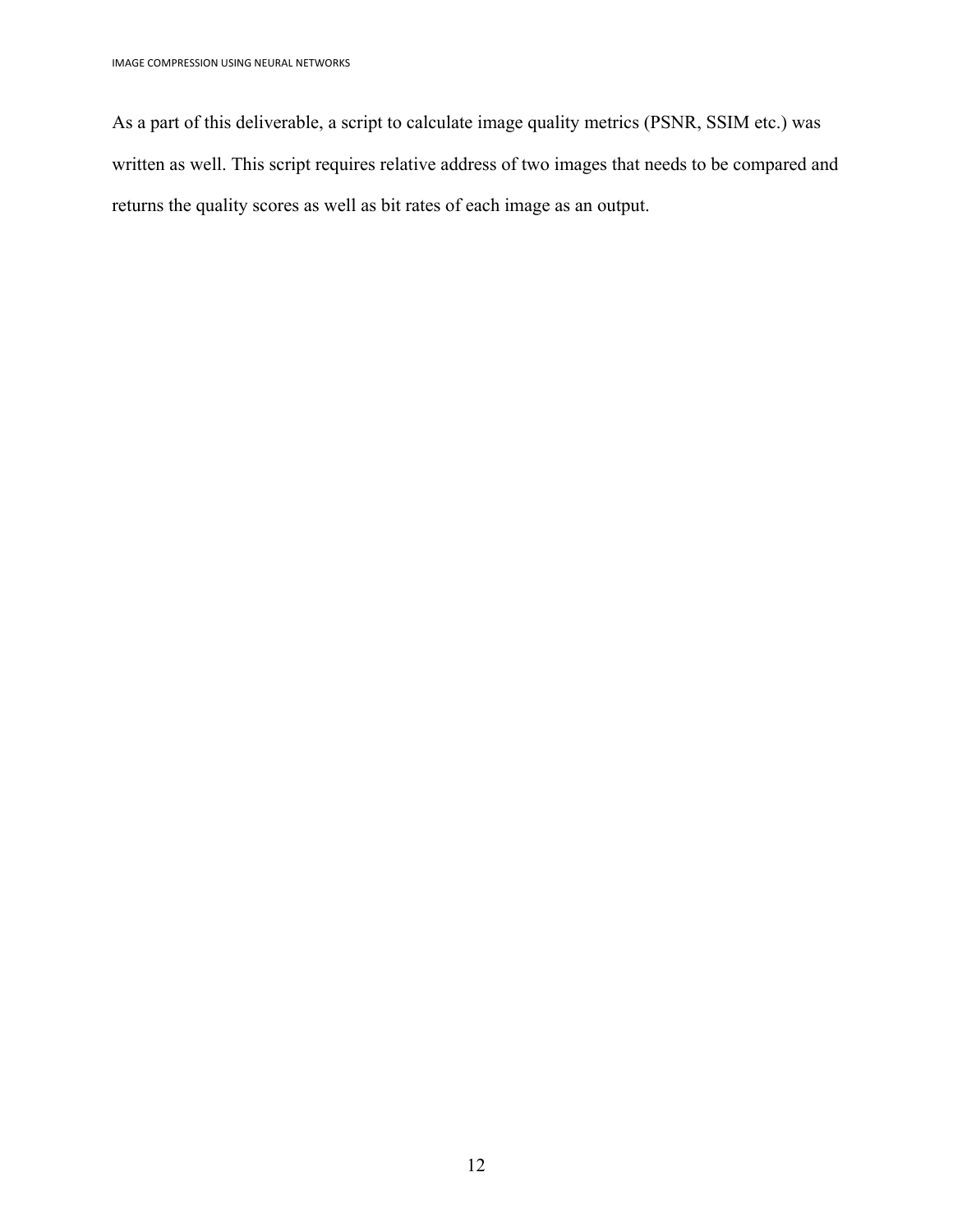## **V. DELIVERABLE 4: IMPLEMENT AND RUN FULL RESOLUTION IMAGE COMPRESSION USING RECURRENT NEURAL NETWORK**

The objective of this deliverable was to implement the architecture suggested in the paper [2]. This architecture provides variable compression rates. There are two kinds of architectures possible for reconstruction network *—* One shot and additive construction. This is a first architecture to outperform JPEG across most bitrates.

Even though this architecture uses Mean Square Error to find out loss between an image. Various image quality measurements such as Structural Similarity Matrix (SSIM) and Peak Signal to Noise Ratio (PSNR) was also evaluated.

Because of multiple invocations of recurrent neural networks layers GPU usage in google colab far exceeded the one required for this network to run. Hence, google cloud platform was used to run the compression network.

Since RNN and CNN are implemented together, according to the code as below:

```
hx. cx = hiddengates = self.cony_ih(input) + self.cony_h(hx)ingate, forgetgate, cellgate, outgate = gates.chunk(4, 1)
in\{a} = F.siamoid(in\text{gate})rigator = 1.121 = F.sigmoid(forgetgate)<br>cellgate = F.sigmoid(forgetgate)<br>cellgate = F.tanh(cellgate)<br>outgate = F.sigmoid(outgate)
cy = (forgetgate * cx) + (ingate * cellgate)<br>hy = outgate * F.tanh(cy)
```
This architecture does not take into account the human vision centric image accuracy matrices such as PSNR-HVS.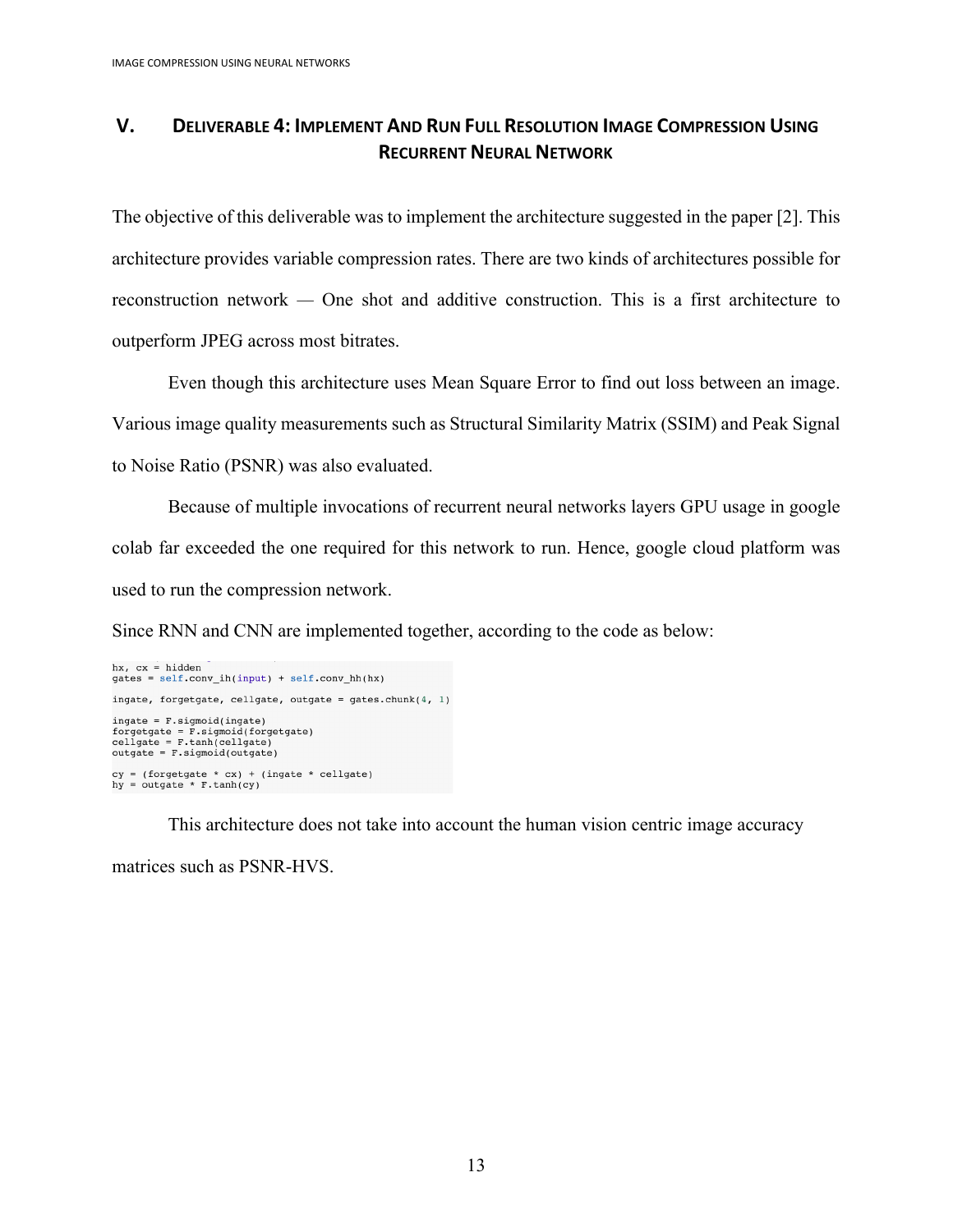| Original Image | Reconstructed image after | Reconstructed image after |
|----------------|---------------------------|---------------------------|
|                | second iteration          | forth iteration           |
|                |                           |                           |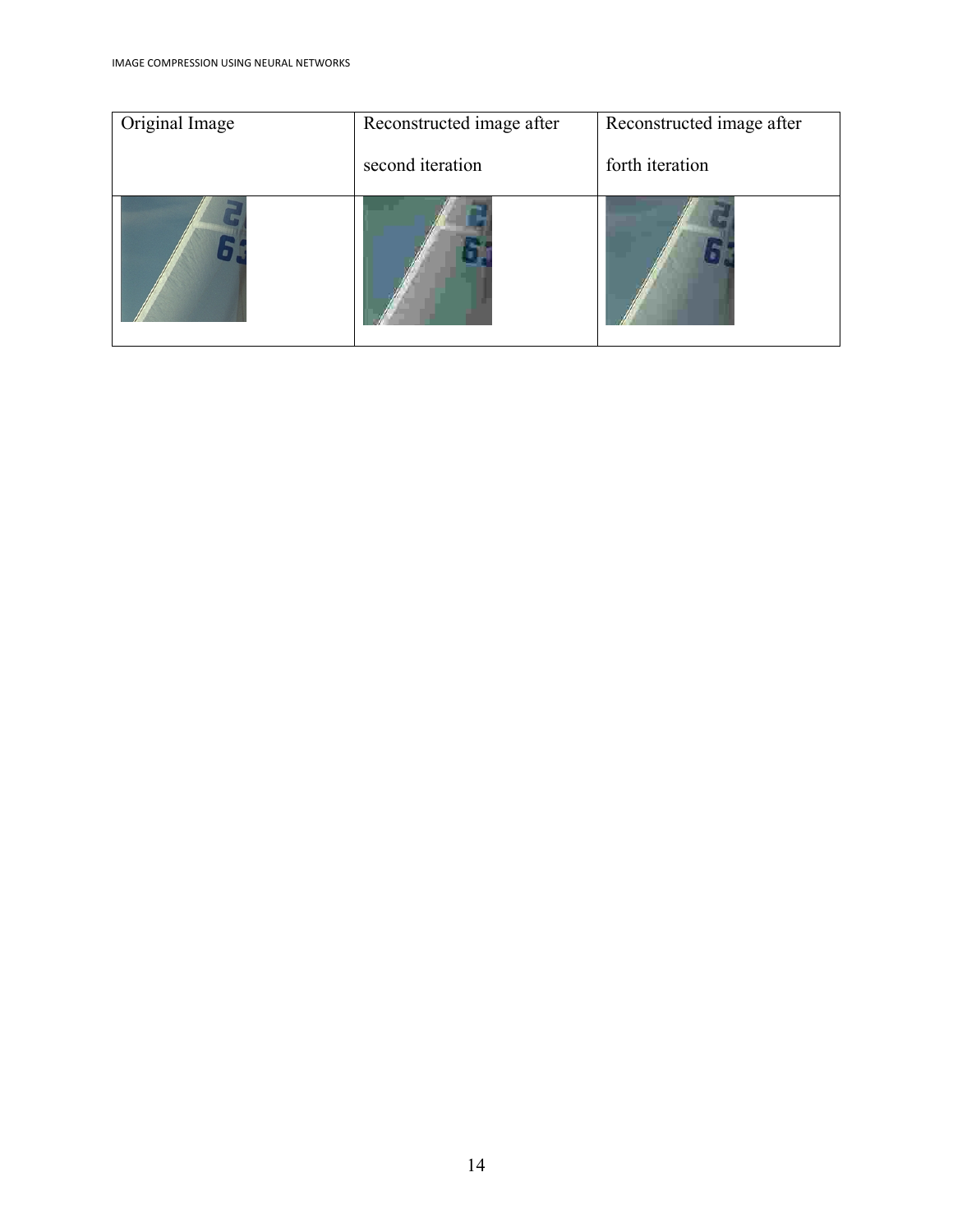#### **VI. CONCLUSION**

In this semester, I explored various image compression frameworks and existing file encoding formats. Implementation of various Neural network frameworks helped me understand to design and train non-standard neural network architectures.

I have written a code for three deep neural network frameworks used in image compression so far. This has led to development of large cache of tools e.g. code to read images folders / serialized dataset, a code snippet that can be used to obtain an image from tensor and save it in a desired format etc. These are fairly general-purpose codes which can be used to perform similar operations in CS298. E.g, I will be easily able to use serialized dataset provided using TorchVision module.

In CS298, I will use the concepts I learned in CS297, e.g, use of skip connections to speed up the training process, use of tanh followed by step function to obtain binary form of a latent representation etc. The neural networks that I implemented in CS 297 can be partially reusable in a new architecture. I will also use and compare various image quality matrices learned in this semester to design loss function.